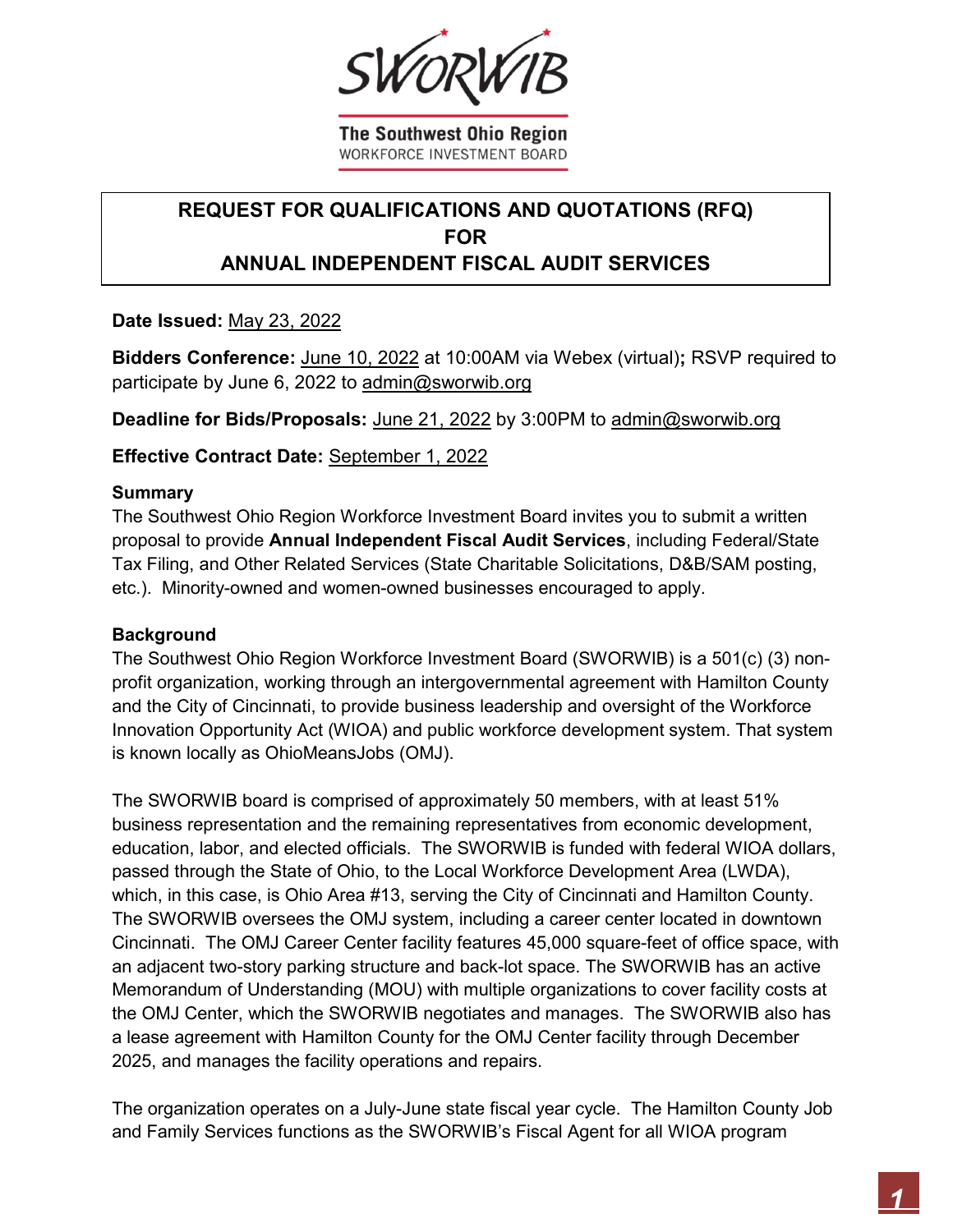funding/allocations. The SWORWIB Board budget (featuring an administrative and operational portion of the WIOA funding) ranges between \$400,000-700,000 annually, with additional special project funding used to cover the operating and maintenance costs of the OMJ facility. As such, the SWORWIB operates via a cost-reimbursement process, where monthly invoicing is submitted to Hamilton County to cover required monthly expenses/operational costs. The SWORWIB has a limited inventory to be maintained. Inventory purchases are charged in full to the county for reimbursement in the purchase year.

On average, the SWORWIB issues 75-100 checks routinely to cover monthly vendor costs, not including payroll-related payments. Human Resources, onboarding, payroll, and benefits are handled through a service agreement with the Cincinnati USA Regional Chamber, which serves as paymaster, handling all aspects of these services, with the exception of leave reconciliation. The SWORWIB staff has access to a variety of benefits through this paymaster agreement, including qualified health insurance and retirement plans, which the SWORWIB manages through an ERISA partnership agreement.

The SWORWIB Headquarters are based at the Great Oaks-Scarlet Oaks Campus, located at 100 Scarlet Oaks Drive, Room 134, Cincinnati, Ohio, 45241. SWORWIB also retains an office at the OhioMeansJobs (OMJ) Center, located at 1916 Central Parkway, Cincinnati, OH.

## **Requested Services in this RFQ:**

The items in this Request for Qualifications and Quotations is a standard contract for services related to the auditing and tax and other related service needs of the Southwest Ohio Region Workforce Investment Board. The Southwest Ohio Region Workforce Investment Board requires contracted services for the following services beginning September 1, 2022:

- Examination in accordance with generally accepted auditing standards (GAAS) and generally accepted accounting principles (GAAP), with the objective of issuing an opinion in accordance with the most recent OMB Uniform Guidance and any update; including an onsite audit review during the week of October 3, 2022.
- Preparation of appropriate review and summary materials.
- Preparation of a report on compliance and internal control over financial reporting based on the audited financial statements performed in accordance with government auditing standards.
- Completion of the federal information return, Form 990 for relevant fiscal year.
- Completion of the annual filing for the State of Ohio Charitable registration/trust in alignment with the IRS 990 submission.
- Completion of any necessary compliance/transition from Dun & Bradstreet's DUNS to the new UEI that is issued within the System for Award Management (SAM), as applicable/appropriate
- Any other audit requirements for years where the SWORWIB meets the threshold; please bid separately for A133 costs in the event the threshold is met.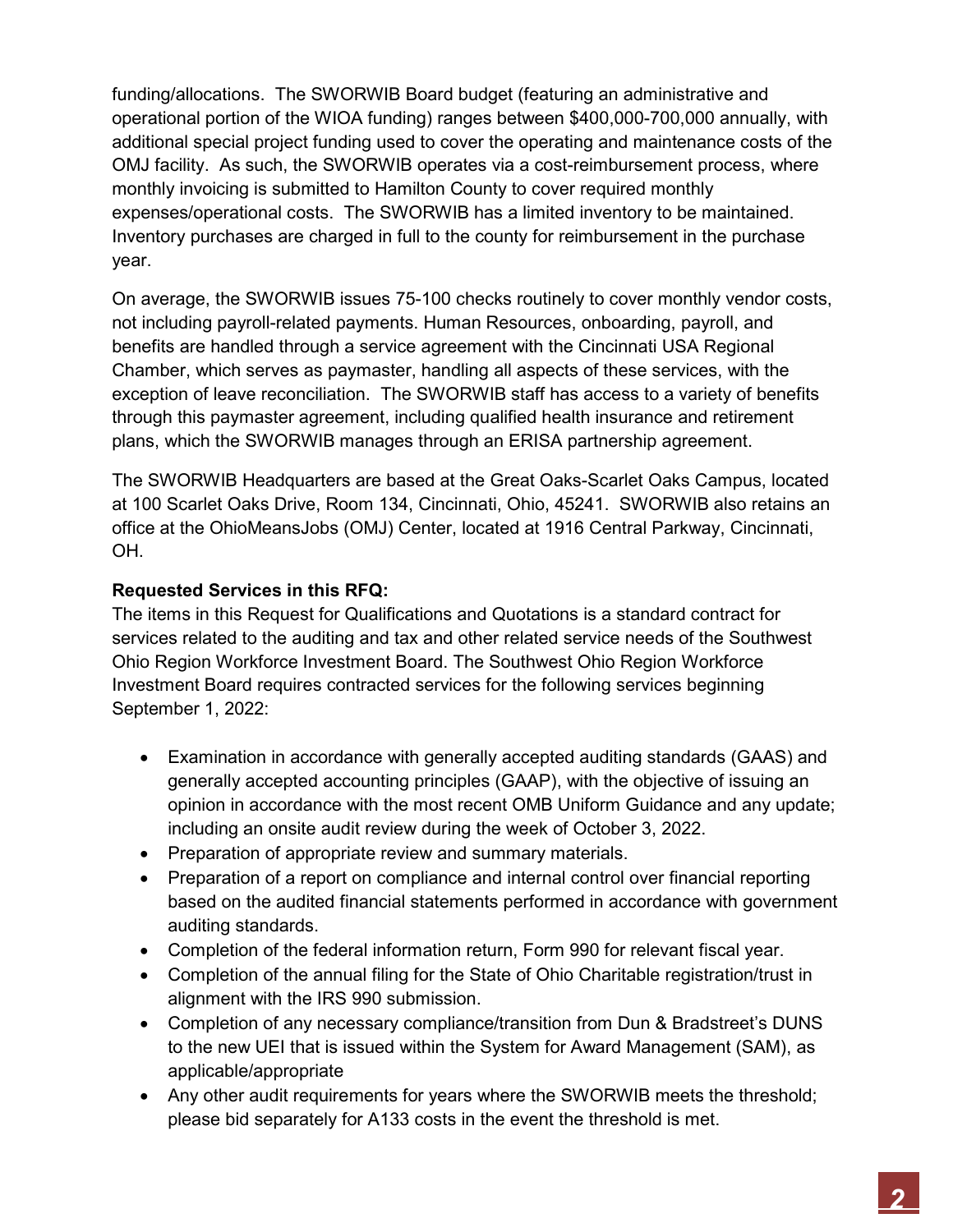- Provision of guidance on any changes, adjustments, additions, or updates in state or federal auditing requirements and/or related laws
- Presentation of the draft Annual Audit Report/Materials and other related documents at the Board's Executive Committee meeting (comprised of Board Officers), occurring the second Thursday of December
- Final Audit Report/Materials will subsequently be made available by *January 31st* in advance of the Board's Annual Meeting, taking place on second Thursday of **February**

# **Instructions for Proposal/Bid Submission:**

Bids/proposals are due to admin@sworwib.org by 3:00PM on **June 21, 2022**.

Bid responses that are received after the deadline will not be considered. All costs related to responding to this RFQ are not recoverable from the SWORWIB. Following the award of the contract, and if mutually agreed to by both parties, this contract will be termed for a two-year period and may then be extended for three additional one-year periods, up to a grand total of five years. The price will remain unchanged for the first two years of this contract. Pricing for the remaining 3rd, 4th, and 5th years should be submitted at time of this bid.

## **Proposal Format:**

The following Proposal Content Outline must be utilized/followed when submitting a proposal:

- Description of how your entity will undertake the requested services
- *Completed* Certification of Vendor/Quotation Amounts for years 1-5 (page 4)
- Signed Certification Form (page 4)
- Qualifications of personnel who will undertake the work identified in this quotation response. A short biography and resume will suffice
- Description of non-profit experience with firm demonstration of a history of successful service similar to this proposed engagement for services
- The successful proposal must demonstrate sufficient capacity and depth of personnel to provide these services on a timely and consistent basis
- At least two local non-profit references
- Please provide an itemized fee schedule for the first two years and each subsequent year up to three years in extensions, to simplify proposal analysis

The quotation proposal must address all portions of the above outline, and may be amended prior to the negotiated contract with the selected provider. The SWORWIB reserves the right to request clarification or correction to proposals, to reject any and all proposals, or to cancel the RFP in its entirety at its sole discretion. SWORWIB does not obligate itself to accept the lowest bid or any other proposal. Proposals which do not meet the general instructions will be considered "non-responsive" and will be rejected. Submissions will be reviewed by the SWORWIB Team and/or Board Officer. **Only the selected proposal will be contacted.**